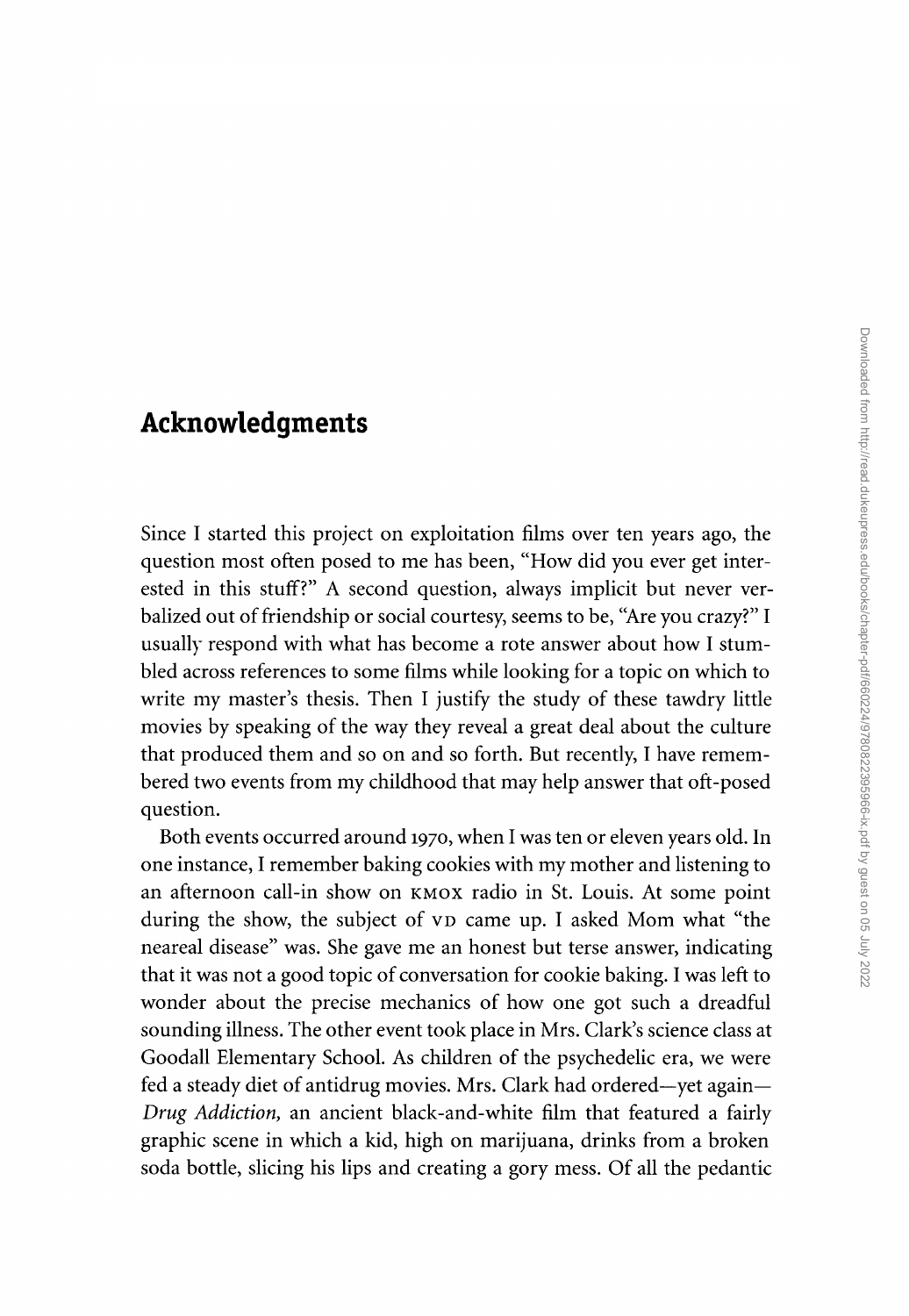## x Acknowledgments

drug movies we saw, it was the most visceral and the most fun. But on realizing that it was the same bloody dope movie that she had already screened several times, a horrified Mrs. Clark turned off the projector and vowed never to order it again. The unfinished reel sat on the machine as we proceeded to the day's lesson.

So perhaps my research on exploitation films fills some psychological need. After all, the most significant exploitation topics from the 1920S through the postwar period were venereal disease and drug use. Perhaps I was subconsciously drawn to these films in an effort to resolve or complete those unfinished moments from my quiet, middle-class childhood in the suburbs. Perhaps by closing that circle I might come to a greater understanding of myself and my historically situated position as a speaking subject. Or then again, maybe I am just crazy .... At any rate, the following people have either helped me in the analysis of my childhood years, or they are implicated in my insanity. I'm grateful for the references, suggestions, and support that they provided, whether they know it or not: Charles Ramirez Berg, Matthew Bernstein, William Boddy, David Bordwell, Mel Brandt, Darryl Brown and Jeanne Urciolo, Kathryn Burger, Diane Carson, Donald Crafton, Robert E. Davis, Thomas Davison, Mary Desjardins, Bob Eberwein, Craig Fischer, Tom Gunning, Susan Hacker-Stang, Brent Hanley, Mary Beth Haralovich, Doug Hart, Jenny Hoover and Mark Tobin, Mark Jancovich, Maude Jefferis, Henry Jenkins and Cynthia Jenkins, Joli Jensen, Doug Kellner, Chuck Kleinhans, Mark Langer, Bertil Lundgrin, Mike Mashon and Kristi Mashon, Linda Mizejewski, Sam Moffitt, Sandra Moore, Bob Morehead, Krista Olsen, Walter Pinkston, Dana Polan, Jim Ridenour, Dan Streible and Teri Tynes, Tim Swenson, Rachel Thibault, Kristin Thompson, Jim Wehmeyer and Barbara Wehmeyer, Tinky Weisblat, Terrance Jennings Wharton, Jim Wood, Leonid Yurgelas, and my colleagues and students at Emerson College.

Robert C. Derteano, Hildegarde Stadie Esper, Harold Kendis, Florence Kirby, Dan Sonney, Lili St. Cyr, and the late Gidney Talley Jr. took the time to answer my letters or speak with me on the phone about their work in the exploitation business or that of their relatives. I am in their debt. Among the archivists and librarians who have been central to this project are Val Almandiriz and Kristine Krueger at Margaret Herrick Library of the Academy of Motion Picture Arts and Sciences, Roger Ritzmann at New York State Archives, Charles Hopkins at the UCLA Archives, and especially Andrea Kalas, late of that institution. I also extend my thanks to the staffs at the Library of Congress Motion Picture Reading Room and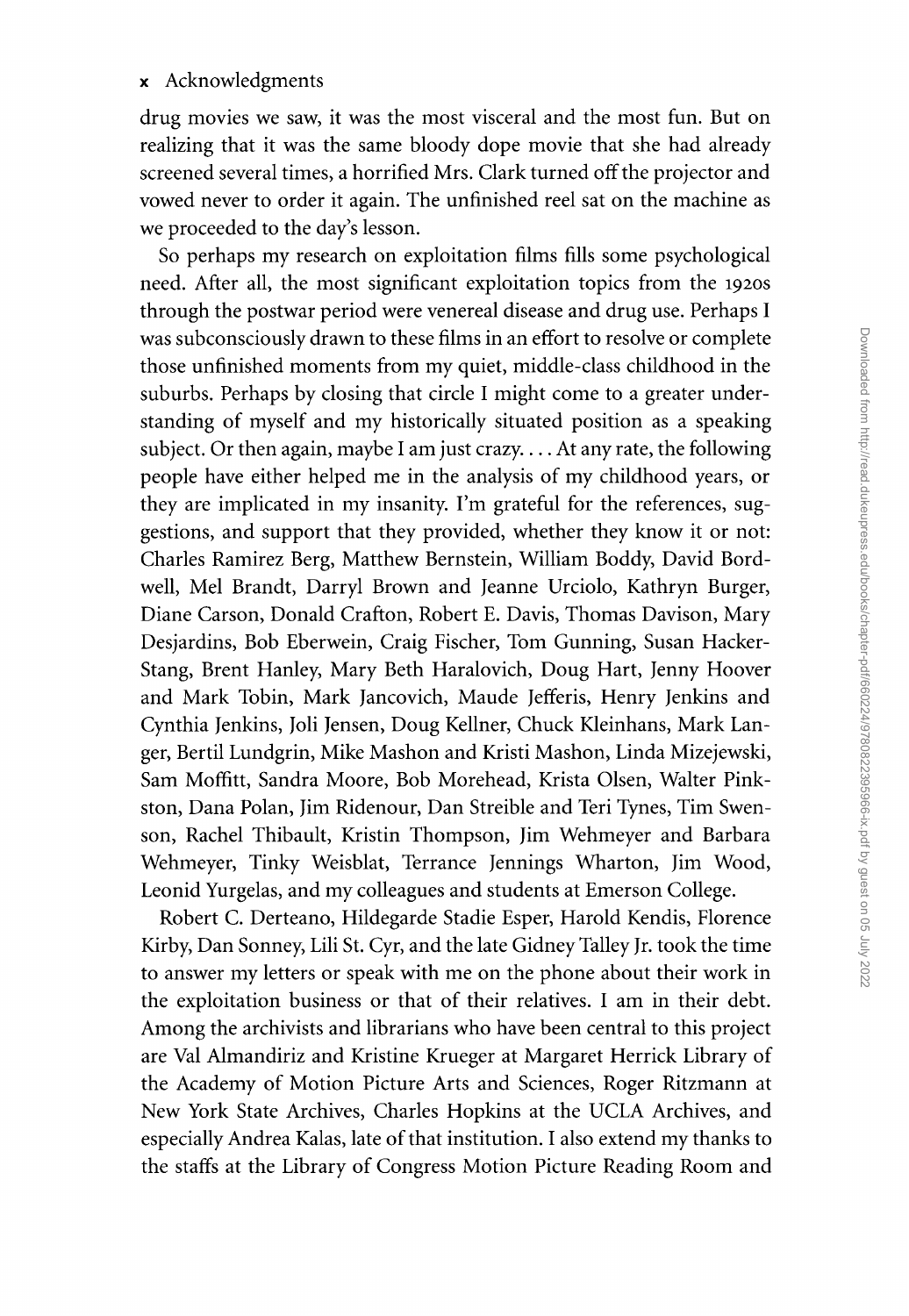the National Archives. The librarians at Emerson College have been unfailingly generous with their time and expertise.

Janet Staiger and Thomas Schatz guided this manuscript through its initial stage. I am grateful to them for giving me the freedom to follow my interests and my instincts and for their masterful editorial skills, from which I have learned much. My thanks also go to Ken Wissoker at Duke University Press for his enthusiasm for this project and for having the courage to forge ahead with a "big book" on an unusual subject. Thanks also to Richard Morrison, Jean Brady, Judith Hoover, and the staff at Duke Press.

Portions of several chapters were previously published as articles. Chapter 4 originally appeared as "Resisting Refinement: The Exploitation Film and Self-Censorship" in *Film History* 6, no. 3 (autumn 1994): 293-313, copyright 1994 John Libbey and Company. A large portion of chapter 1 appeared as "Of Hygiene and Hollywood: Origins of the Exploitation Film" in *The Velvet Light Trap* 30 (fall 1992): 34-47, copyright 1992 The University of Texas Press. Finally, parts of chapters 2 and 8 were published as "The Obscene Seen: Spectacle and Transgression in Postwar Burlesque Films" in *Cinema Journal* 36, no. 2 (winter 1997): 41-66, Copyright 1997 The University of Texas Press.

Mike Vraney and Lisa Petrucci of Something Weird Video have been unfailingly generous with their time and resources, going above and beyond the call. They have allowed me to root through the records and other material in the large swv Collection, which has greatly enhanced the texture of this book. Many of the pictures used as illustrations come from that material and are being published for the first time. I am also grateful for the efforts that Mike has made to find and preserve this unique slice of American culture and for the support and friendship that he and Lisa have provided. I was lucky enough to meet Mike through David F. Friedman, the "mighty monarch of the exploitation film world." When I wrote my first, cautious letter to Dave a dozen years ago, I had no idea that such a long, warm, and productive relationship would develop. He and his wife, Carol, have been tremendously gracious, and the information and inspiration I have received from him cannot be measured. He has helped me "stay with it and for it."

Note that uncredited illustrations are from my own collection.

My parents, Frederick and Jeanette Schaefer, and my mother-in-law, Helene Johnson, have provided much support, moral and otherwise, over the years. But finally, one person is most responsible for seeing this project